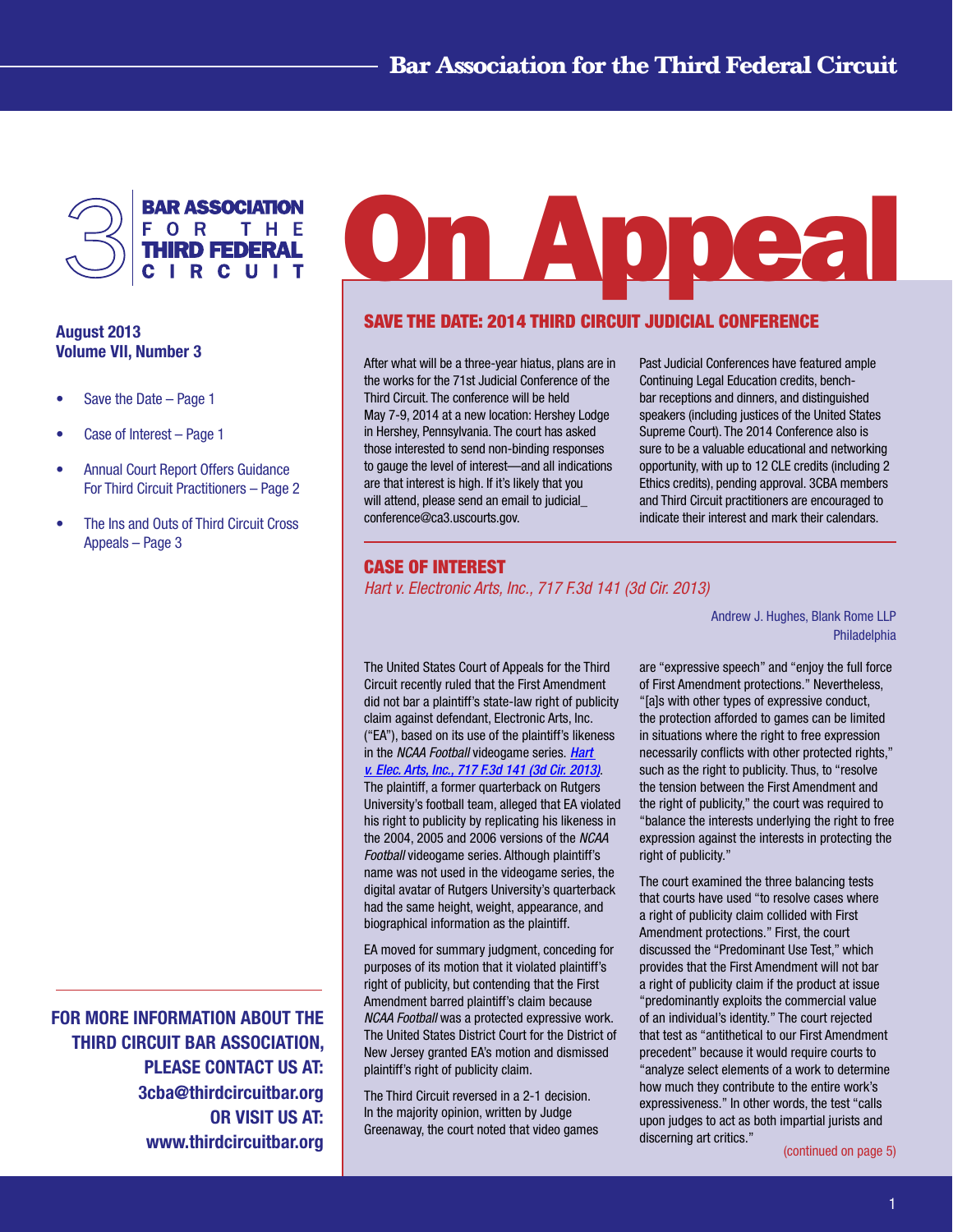

# ANNUAL COURT REPORT OFFERS GUIDANCE FOR THIRD CIRCUIT PRACTITIONERS

 Jonathan D. Klein, Gibbons P.C. newark and the contract of the contract of the contract of the contract of the contract of the contract of the

The Administrative Office of the U.S. Courts has once again released its annual report on the Judicial Business of the United States Courts (available [here](http://www.uscourts.gov/Statistics/JudicialBusiness/2012/us-courts-of-appeals.aspx)). The report provides helpful insight into the work of the Third Circuit that will help answer questions clients frequently ask during the appellate process. This article highlights key statistics regarding appeals in the Third Circuit for the 12-month period ending September 30, 2012.

The Court's Caseload. Appeals to the Third Circuit increased 3.3% between 2011 (3,645 cases initiated) and 2012 (3,766 cases initiated), and have increased more than 8% since 2000 (3,482 cases initiated). Practitioners should be mindful that continuing caseload increases, coupled with recent cuts to the federal court system's budget (the result of federal austerity measures), could lead to significant delays in the resolution of their clients' appeals in the Third Circuit. See Federal Judiciary Braces for Broad Impact of Budget Sequestration, available [here](http://news.uscourts.gov/federal-judiciary-braces-broad-impact-budget-sequestration).

Criminal matters (including private and non-private prisoner petitions) made up approximately 46% of the Court's caseload in 2012. By contrast, civil matters (including bankruptcy-related matters) made up only 32% of the docket.

Will The Court Hear Oral Argument? There has been a noticeable decline in the percentage of cases orally argued in the Third Circuit. In the 12-month period ending September 30, 2002, the Court heard oral argument in 25% of the cases it resolved on the merits. Howard J. Bashman, *Statistics Confirm Growing Rarity of Oral Arguments at Third Circuit, The Legal Intelligencer* (Feb. 12, 2013), available [here](http://www.law.com/jsp/pa/PubArticlePA.jsp?id=1202587821868). But 10 years later, for the 12-month period ending September 30, 2012, this percentage had plummeted sharply to 12.1 percent. As reflected in the table below, in 2012, the Court decided almost 85% of all cases without the benefit of oral argument, higher than the average for all courts of appeals (74%).

| <b>12-Month Period Ending</b>     | <b>Decided After Oral Argument</b> | <b>Decided After Submission on Briefs</b> |
|-----------------------------------|------------------------------------|-------------------------------------------|
| 9/30/12                           | 12.1%                              | 84.5%                                     |
| 9/30/11                           | 12.9%                              | 87.1%                                     |
| 9/30/10                           | 13.9%                              | 86.1%                                     |
| 9/30/09                           | 15.8%                              | 84.2%                                     |
| 9/30/12 (Average Of All Circuits) | 18.8%                              | 74.0%                                     |

When Can We Expect to Receive A Ruling? As the table below demonstrates, the average appeal from the U.S. district courts takes approximately 10.3 months from filing of the notice of appeal to final appellate disposition. The average length of an appeal in the Third Circuit is slightly less, taking only 8.7 months. Clients should, however, be prepared for civil appeals in the Third Circuit to take approximately 10.5 months from the time you file your notice of appeal to receive a ruling on the merits (nationwide average is 12.2). Criminal appeals, on the other hand, take a month longer in the Third Circuit than the nationwide average (11.7 months vs.

|                         | <b>Civil Appeals (Non-Prisoner)</b>                                                     |                                                                                   | <b>Criminal Appeals</b>                                                                           |                                                                        |
|-------------------------|-----------------------------------------------------------------------------------------|-----------------------------------------------------------------------------------|---------------------------------------------------------------------------------------------------|------------------------------------------------------------------------|
|                         | From Filing of<br><b>Notice of Appeal to</b><br><b>Final Disposition (in</b><br>months) | <b>From Oral</b><br><b>Argument to</b><br><b>Final Disposition</b><br>(in months) | <b>From Filing</b><br>of Notice of<br><b>Appeal to Final</b><br><b>Disposition (in</b><br>months) | From Oral<br>Argument<br>to Final<br><b>Disposition (in</b><br>months) |
| <b>Nationwide Avg.:</b> | 12.2                                                                                    | 2.1                                                                               | 10.7                                                                                              | 1.9                                                                    |
| District of<br>Columbia | 10.0                                                                                    | 2.8                                                                               | 18.5                                                                                              | 2.2                                                                    |
| First                   | 10.7                                                                                    | 3.2                                                                               | 14.5                                                                                              | 3.6                                                                    |
| Second                  | 13.0                                                                                    | 0.7                                                                               | 14.5                                                                                              | 0.6                                                                    |
| <b>Third</b>            | 10.5                                                                                    | 3.0                                                                               | 11.7                                                                                              | 3.1                                                                    |
| Fourth                  | 6.6                                                                                     | 2.0                                                                               | 8.0                                                                                               | $2.2^{\circ}$                                                          |
| Fifth                   | 10.6                                                                                    | 1.4                                                                               | 10.1                                                                                              | 1.2                                                                    |
| Sixth                   | 16.6                                                                                    | 3.0                                                                               | 15.4                                                                                              | 2.6                                                                    |
| Seventh                 | 10.2                                                                                    | 3.5                                                                               | 9.7                                                                                               | 2.6                                                                    |
| Eighth                  | 9.2                                                                                     | 3.5                                                                               | 7.5                                                                                               | 3.2                                                                    |
| Ninth                   | 17.3                                                                                    | 1.2                                                                               | 12.8                                                                                              | 1.0                                                                    |
| Tenth                   | 10.4                                                                                    | 3.7                                                                               | 9.9                                                                                               | 3.3                                                                    |
| Eleventh                | 9.6                                                                                     | 1.6                                                                               | 8.9                                                                                               | 2.0                                                                    |

10.7 months). Source: Table B-4A.

What Are The Odds The Third Circuit Will Reverse The District Court's Ruling? The Third Circuit (like all of the federal courts of appeals) affirms the great majority of cases that come before it on the merits. And in the year ending September 30, 2012, it reversed only 6.4% of the appeals it disposed of, slightly below the nationwide average of 6.8%. Note, however, that this number varies depending on the type of case.

Will The Court Issue a Precedential Opinion? In 2012, the Third Circuit designated 87.3% of opinions in cases terminated on the merits as "unpublished" or "not precedential" (down from 89.8% in 2010). Several other circuits issued more unpublished opinions (on a percentage basis) in 2012 (Eleventh Circuit (87.4%) Ninth Circuit (87.6%), Fourth Circuit (88.8%)), though the Third Circuit average still slightly exceeds the nationwide average of 81.4 percent.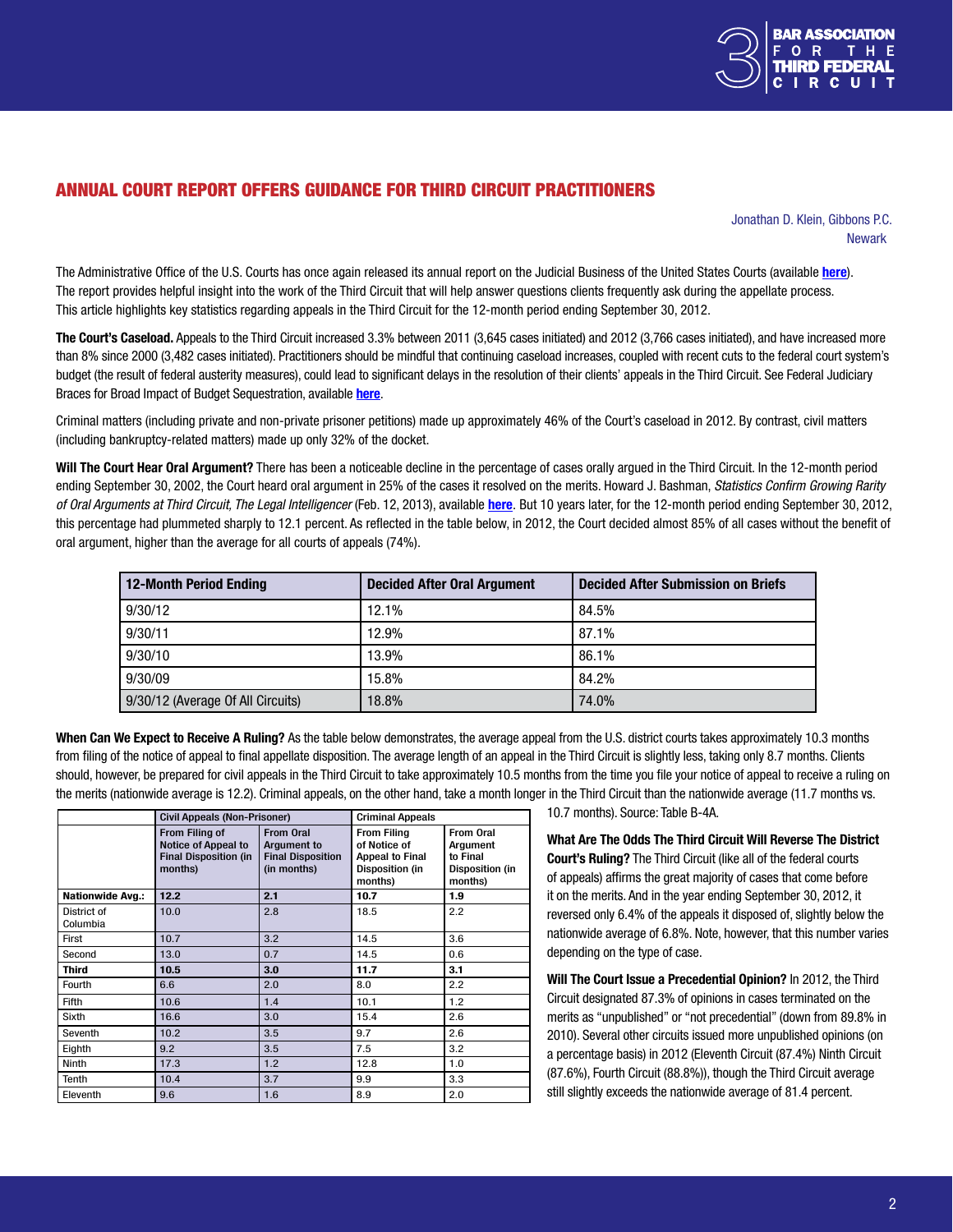

# The Ins and Outs of Third Circuit Cross Appeals

It is common for a litigant to lose some motions and win others. A question appellate lawyers often hear from lawyers representing clients who have won some and lost some, but who ultimately prevailed, is, "Do I need to cross-appeal?" The U.S. Court of Appeals for the Third Circuit's recent decision in *Ethypharm S.A. France v. Abbott Laboratories*, 707 F.3d 223 (3d Cir. Jan. 23, 2013), sets the stage for a refresher course on the rules governing cross-appeals (and a few other appellate tidbits, too).

#### The Allegations

Ethypharm is a French manufacturer of pharmaceuticals, including a cholesterol-reducing drug known as a fenofibrate. Rather than undertake the effort required to enter the U.S. pharmaceutical market directly, Ethypharm entered into a license and distribution agreement with an American company, Reliant Pharmaceuticals. Reliant, in turn, obtained the requisite approval from the Food and Drug Administration to market the fenofibrate under the name Antara.

Abbott Laboratories sued Reliant, alleging that Antara infringed certain of Abbott's patents. Reliant and Abbott ultimately settled, with Abbott providing Reliant a non-exclusive license in exchange for a percentage of Reliant's sales. The settlement also effectively foreclosed Reliant from assigning its rights to, or partnering with, a list of restricted entities, including several-dozen pharmaceutical companies and manufacturers of generic drugs. Abbott also retained the right to approve any sale or transfer.

A few months later, Reliant sold its rights to market and sell Antara in the United States to Oscient Pharmaceutical Co. Although Oscient was not on the restricted list, Abbott exercised its rights under the settlement not to approve that transaction. As a result, Oscient was effectively prevented from developing new combination drugs or different doses of Antara. Oscient's sales of the drug never

reached hoped-for levels and Oscient eventually filed for bankruptcy.

Ethypharm sued, alleging that Abbott's settlement agreement with Reliant was anti-competitive, in violation of sections 1 and 2 of the Sherman Act. Ethypharm also asserted related claims under state law. According to Ethypharm, the settlement was designed to ensure that Antara would be put into the hands of a company with limited resources and a small sales force that would not be able to effectively compete with Abbott's rival product.

#### The Parties' Motion Practice

In August 2008, after Ethypharm had amended its complaint, Abbott moved to dismiss the Sherman Act claims pursuant to Federal Rule of Civil Procedure 12(b)(6) for lack of antitrust standing. (Antitrust standing is a prudential doctrine, different from the constitutional standing requirement. To establish antitrust standing, a plaintiff must establish, among other factors, that it suffered antitrust injury — in other words, that it suffered an injury of the type the antitrust laws are intended to prevent and that flows from that which makes the defendant's acts unlawful.)

The district court denied Abbott's motion in early 2009. Abbott did not ask the court to certify the order for interlocutory review under 28 U.S.C. § 1292(b). Instead, the parties proceeded to take discovery and retain expert witnesses.

Two years later, Abbott filed a motion for summary judgment on all of Ethypharm's claims. The district court granted that motion and entered a final judgment in Abbott's favor. Ethypharm appealed. Abbott did not file a notice of cross-appeal.

#### Third Circuit Reverses

Rather than weigh in on the merits of Ethypharm's claims — the subject of the summary judgment briefs — the Third Circuit revisited whether Ethypharm had antitrust standing, the subject of the earlier motion to dismiss. Concluding that

#### Donna M. Doblick, Reed Smith LLP en de la provincia de la provincia de la provincia de la provincia de la provincia de la provincia de la provi

Abbott had, in fact, been correct years earlier, the Third Circuit reversed, explaining that Ethypharm did not have standing to sue under the Sherman Act because it did not itself compete with Abbott in the U.S. market, and had not suffered a cognizable antitrust injury. Then, noting that Ethypharm had relegated its challenges to the dismissal of its state-law claims to a footnote in its opening brief, the court deemed those challenges waived and affirmed the judgment in Abbott's favor in all respects.

#### When Cross-Appeal Is Necessary

The court's grant of relief was proper despite the fact that Abbott had not filed a notice of crossappeal. As the Third Circuit reminds in *Ethypharm*, an appellee may, without taking a cross-appeal, "support the judgment as entered through any matter appearing in the record." Thus, Abbott was entitled to make any properly preserved argument that would support the judgment in its favor, including the argument that the district court should have dismissed the complaint at the Rule 12(b)(6) stage.

The rationale behind the rule that an appellee is not required to cross-appeal all possible alternative grounds for affirmance in order to preserve those issues is to prevent the needless expansion of the scope and complexity of appeals, as in *Eichorn v. AT&T*, 484 F.3d 644, 657-58 (3d Cir. 2007).

Conversely, if the appellee seeks either to enlarge its rights beyond the relief it was granted in the district court or to diminish its opponent's rights, a cross-appeal is mandatory, and the failure to properly and timely lodge one in accordance with Federal Rule of Appellate Procedure 4(a)(3) will result in the forfeiture of the appellee's arguments on appeal. The Supreme Court has described this rule as "inveterate and certain," as in *Morley Construction v. Maryland Casualty*, 300 U.S. 185, 191 (1937). Toward that end, the Third Circuit will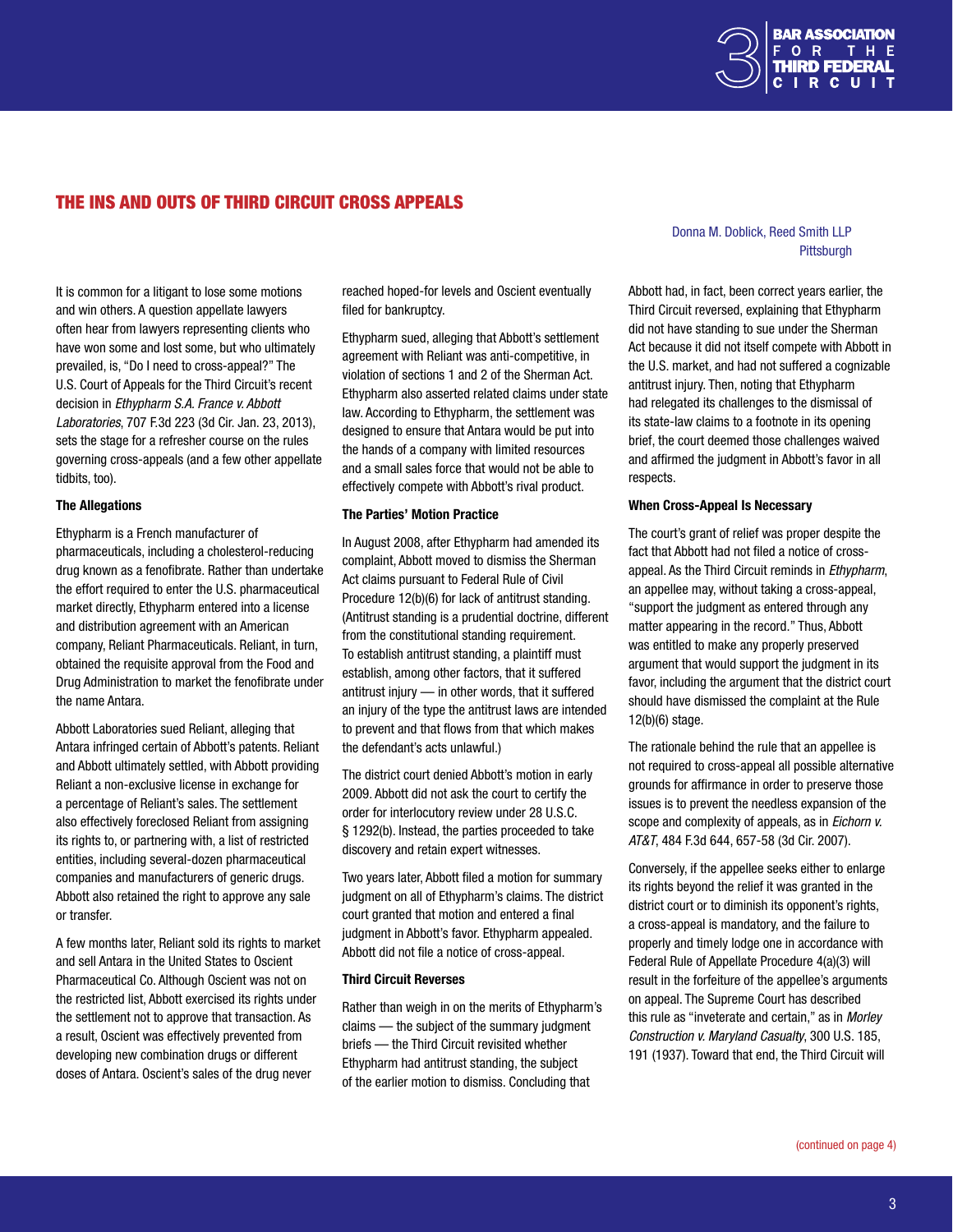

# <span id="page-3-0"></span>The Ins and Outs of Third Circuit Cross Appeals

— continued from page 3

not hesitate to look closely at whether an appellee that purports to be doing nothing more than seeking affirmance on alternative grounds was in fact required to file a cross-appeal.

The court's decision in *Nationwide Mutual Insurance v. Cosenza*, 258 F.3d 197 (3d Cir. 2001), illustrates this principle. There, policyholders sued to compel arbitration of claims under the underinsured motorist coverage of an automobile liability policy. The insurer sought a declaratory judgment that a "no dual recovery" provision in the policy precluded the insureds from recovering UIM benefits because they also had received payments under the liability portion of the same policy.

On cross-motions for summary judgment, the district court ruled that the dispute was not covered by the arbitration clause, but that the no-dual-recovery provision was enforceable. The policyholders appealed; the insurer did not. The insurer nevertheless asked the Third Circuit to reverse several adverse coverage rulings the district court had made in its opinion. Citing the absence of a cross-appeal, and concluding that the insurer was seeking to enlarge its rights and lessen the policyholders' rights, the court found that those arguments were not properly before it. It then went on to hold that the policy's prohibition on dual recoveries was unenforceable.

Unnecessary cross-appeals should, of course, be avoided. However, it is critically important for you, as counsel for the prevailing party, to understand long before the appellate brief-writing begins, what arguments you might wish to make on appeal and what specific relief you intend to ask the court to grant, and to consider carefully whether the court may determine that you are asking it either to enlarge your client's rights or impair your adversary's rights. If so, prudence likely will warrant filing a cross-appeal to ensure that you adequately protect your client's interests.

#### Permissive Interlocutory Appeal

*Ethypharm* also serves as an implicit reminder that litigants are never required to take steps to take a permissive interlocutory appeal from a district court order (pursuant to, e.g., 28 U.S.C. § 1292(b) or Federal Rule of Civil Procedure 54(b)). Permissive interlocutory appeals, properly used, can be powerful, game-changing strategies.

In *Ethypharm*, with the benefit of 20/20 hindsight, one might question whether pursuing a section 1292(b) appeal from the district court's order denying Abbott's motion to dismiss the complaint might have been an effective strategy (one that, if successful, could have saved the parties considerable time and expense). It must be kept in mind, however, that permissive interlocutory appeals are disfavored and rarely allowed. Ideally, any decision to pursue such an appeal should be made after consultation with an experienced appellate specialist who can both offer an objective view of the likelihood of success, and assist trial counsel in framing the legal issues and arguments in a way that will maximize the chance of success.

#### Failing to Fully Develop an Argument

Lastly, *Ethypharm* contains a reminder about yet another element of appellate practice: the importance of fully developing all of the appellant's arguments in the opening brief. The court's summary affirmance of judgment in Abbott's favor on Ethypharm's state-law claims shows that relegating an argument to a footnote, perhaps in the mistaken belief that you will have an opportunity to develop it more fully in reply, is a fatal miscalculation. If you want the court to entertain an argument, it must be made in the body of the brief, be supported by legal authorities, and contain the requisite cites to the record.

"Reprinted with permission from the July 9, 2013 edition of the Pennsylvania Law Weekly © 2013 ALM Media Properties, LLC. All rights reserved. Further duplication without permission is prohibited. For information, contact 877-257-3382, reprints@alm.com or visit www.almreprints.com."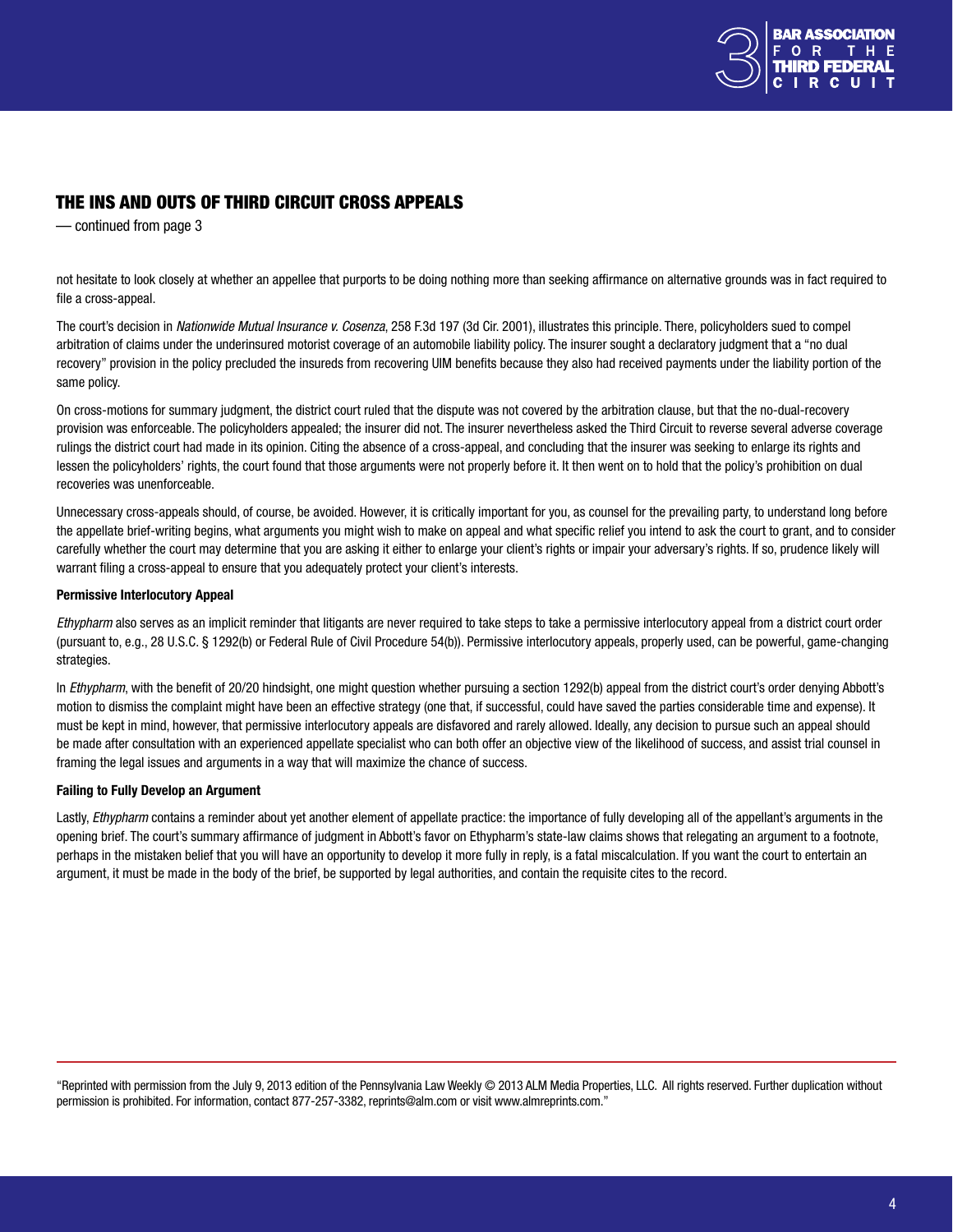

# <span id="page-4-0"></span>Case of Interest

— continued from page 1

Second, the court discussed the "*Rogers* Test" first articulated in *Rogers v. Grimaldi*, 875 F.2d 994 (2d Cir. 1989)—which provides that the First Amendment protects "the use of a celebrity's name in a movie title unless the title was wholly unrelated to the movie or was simply a disguised commercial advertisement for the sale of goods or services." The Court noted that it was "skeptical" that the *Rogers* Test could extend beyond the title of a work to its general contents. In any event, the court held that although the *Rogers* Test "may have a use in trademark-like right of publicity cases," it was "unfit for widespread application."

The court explained why the *Rogers* Test could not be applied beyond "trademark-like" right of publicity cases:

[EA] argues that [plaintiff] should be unable to assert a claim for appropriating his likeness as a football player precisely because his likeness was used for a game about football. Adopting this line of reasoning threatens to turn the right of publicity on its head.

… It cannot be said that the very activity by which [plaintiff] achieved his renown now prevents him from protecting his hard-won celebrity. We decline to endorse such a conclusion and therefore reject the *Rogers* Test as inapplicable.

Third, the Court discussed the "Transformative Use Test," which imports the concept of "transformative use" from copyright law into the right of publicity context. Specifically, the "Transformative Use Test" requires courts to determine

whether the celebrity likeness is one of the "raw materials" from which an original work is synthesized, or whether the depiction or imitation of the celebrity is the very sum and substance of the work in question. We ask, in other words, *whether the product containing a celebrity's likeness is so transformed that it has become primarily the defendant's own expression rather than the celebrity's likeness*.

To satisfy this test, "an author depicting a celebrity must contribute something more than a 'merely trivial' variation, but must create something recognizably 'his own,' in order to qualify for legal protection."

The court adopted the "Transformative Use Test" because it "seems to excel precisely where the other two tests falter." Unlike the "Predominant Use Test," it "requires a more circumscribed inquiry, focusing on the specific aspects of a work that speak to whether it was merely created to exploit a celebrity's likeness." And unlike the *Rogers* Test, it "maintains a singular focus on whether the work sufficiently transforms the celebrity's identity or likeness, thereby allowing courts to account for the fact that misappropriation can occur in any market segment, including those related to the celebrity."

Applying the "Transformative Use Test," the court ruled that the *NCAA Football* videogames "do not sufficiently transform [plaintiff's] identity to escape the right of publicity claim." The court found that neither the overall appearance of plaintiff's digital avatar, nor the context in which the digital avatar existed, was transformative:

[B]ased on the combination of both the digital avatar's appearance and the biographical and identifying information -- the digital avatar does closely resemble the genuine article. …

Considering the context within which the digital avatar exists . . . provides little support for [EA's] arguments. The digital Ryan Hart does what the actual Ryan Hart did while at Rutgers: he plays college football, in digital recreations of college football stadiums, filled with all the trappings of a college football game. This is not transformative; the various digitized sights and sounds in the video game do not alter or transform the [plaintiff's] identity in a significant way.

The court rejected EA's argument that its use of plaintiff's identity was transformative because users had the ability to alter plaintiff's digital avatar. Indeed, a contrary ruling would allow video game companies to "commit the most blatant acts of misappropriation only to absolve themselves by including a feature that allows users to modify the digital likeness." Moreover, plaintiff's "unaltered likeness is central to the core of the game experience," as "the appeal of the game lies in users' ability to play 'as, or alongside' their preferred players or teams."

Judge Ambro dissented. He agreed that "the Transformative Use Test is the preferred approach," but concluded that the majority misapplied that test by "limiting their inquiry to the realistic rendering of [plaintiff's] individual image." Judge Ambro opined that the majority should have "review[ed] the likeness in the context of the work in its entirety, rather than focusing only on the individual's likeness." Judge Ambro reasoned that, by failing to do so, the majority ignored the many creative, expressive features of *NCAA Football*, which warrant First Amendment protection:

*NCAA Football* transforms Hart's mere likeness into an avatar that, along with the rest of a digitally created college football team, users can direct and manipulate in fictional football games. With the many other creative features incorporated throughout the games, sufficient expressive transformation takes place to merit First Amendment protection.

*NCAA Football* involves myriad original graphics, videos, sound effects, and game scenarios. These artistic aspects permit a user to direct the play of a college football team whose players may be based on a current roster, a past roster, or an entirely imaginary roster comprised of made-up players.

The Third Circuit's decision in *Hart* likely will have significant impact. Indeed, in late July, the Ninth Circuit discussed *Hart* approvingly in applying the "Transformative Use Test" in a similar right of publicity suit by a former collegiate football player, and rejecting Electronic Arts' First Amendment defense. *See In re NCAA Student-Athlete Name & Likeness Licensing Litig*., 2013 WL 3928293, at \*6-7 (9th Cir. July 31, 2013). After *Hart*, courts in this Circuit seemingly are now bound to apply the "Transformative Use Test" in the vast majority of cases in which "a right of publicity claim collide[s] with First Amendment protections." Although the *Hart* court did not definitively rule that the "Transformative Use Test" must be applied in *all* such cases, it rejected the "Predominant Use Test" as "antithetical to our First Amendment precedent" and denounced the *Rogers* Test as "unfit for widespread application." Moreover, *Hart*  (and the Ninth Circuit's decision in *NCAA Student-Athlete Name & Likeness Licensing Litigation*) may generate the filing of similar lawsuits against EA and other video game companies, particularly given that EA releases a new version of *NCAA Football*, containing the digital avatars of hundreds of new college football players, every year.